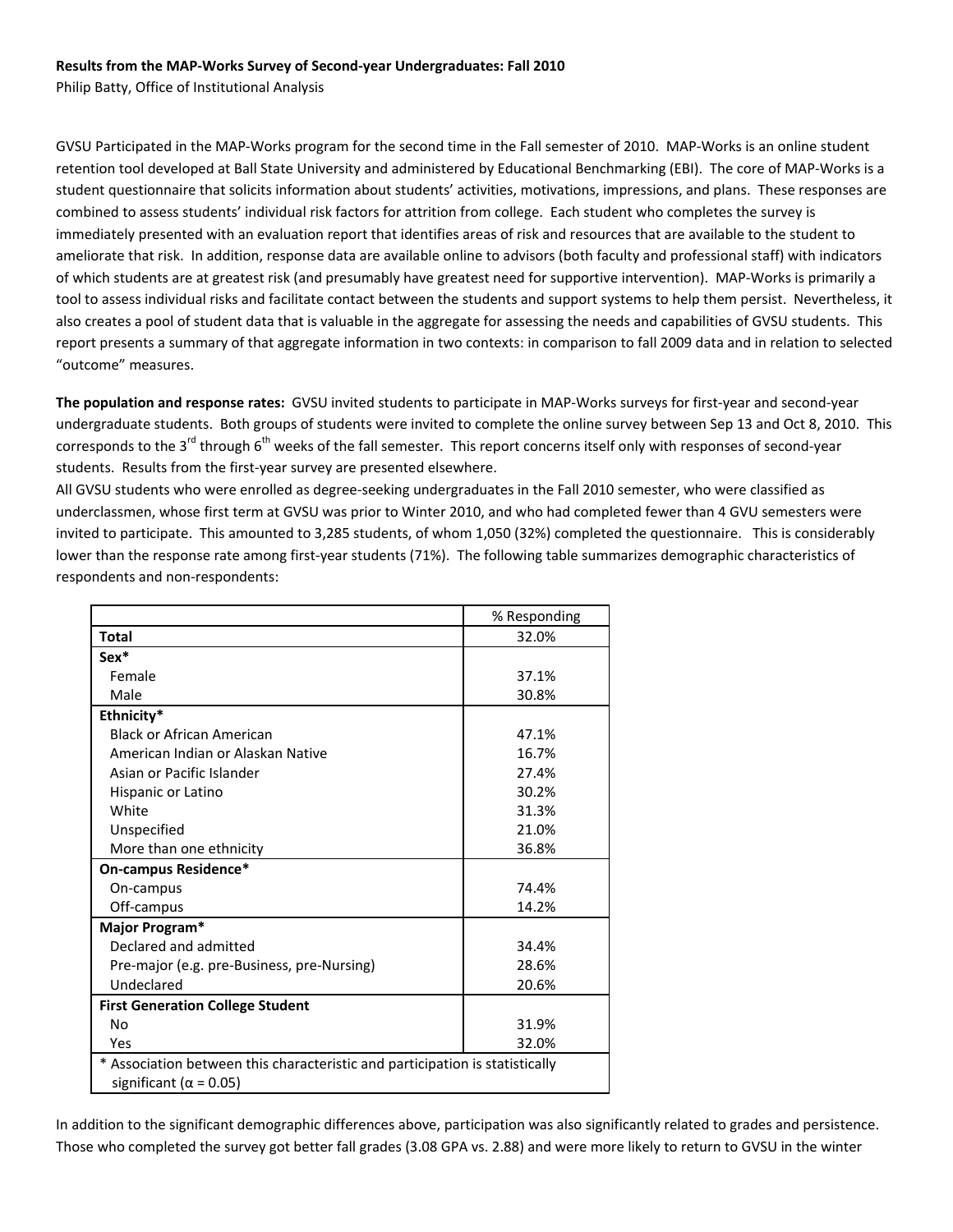term (97.4% vs. 95.2%) than non‐respondents. These differences are presumably indicators of response bias, rather than evidence of benefits of MAP‐Works.

**GVSU outcome variables:** This report investigates relationships between survey responses and 3 "outcomes": final fall 2010 GPA; enrollment in Winter 2011 classes at GVSU; and satisfaction with GVSU. Satisfaction is measured by a composite of items within the MAP‐Works survey itself. Please note that no effort has been made here to study or control for the results of MAP‐Works itself. To the extent that the project is working as intended – triggering behavioral adjustments by students or supportive contact by faculty or staff – the relationships to GPA and retention reported here may be confounded by those intervening steps.

All associations marked with a "\*" are statistically significant with  $p \le 0.05$ .

# **Results:**

**MAP‐Works Factors:** The developers of the MAP‐Works survey have identified 19 multi‐item scales that they believe measure separate (but related) risk factors for attrition among new undergraduate students. Each scale is an unweighted average of responses to two or more survey questions, each of which uses a seven-point ordinal scale. As a result, all the factor scores are scaled from 1 to 7, and EBI has set an arbitrary benchmark of 5.5 for each scale. The specific questions that contribute to each factor are described in Appendix C. The table below summarizes GVSU students' responses on each of the scales in the past two years and relationships between the factors and grades, retention and satisfaction.

|                                                           | GVSU<br>2010 | GVSU<br>2009 | <b>GPA</b><br>Correlation | Retention<br>OR | Satisfaction<br>Correlation‡ |
|-----------------------------------------------------------|--------------|--------------|---------------------------|-----------------|------------------------------|
| Factor 1. Commitment to the<br>Institution                | 6.20         | $6.47*$      | $0.072*$                  | $1.765*$        | $0.386*$                     |
| Factor 2. Self-Assessment:<br><b>Communication Skills</b> | 5.36         | $5.24*$      | $0.121*$                  | 1.174           | $0.200*$                     |
| Factor 3. Self-Assessment:<br><b>Analytical Skills</b>    | 5.32         | 5.30         | $0.145*$                  | 1.215           | $0.124*$                     |
| Factor 4. Self-Assessment:<br>Self-Discipline             | 5.88         | 5.85         | $0.214*$                  | 1.644*          | $0.252*$                     |
| Factor 5. Self-Assessment:<br><b>Time Management</b>      | 5.68         | $5.54*$      | $0.243*$                  | $1.441*$        | $0.176*$                     |
| Factor 6. Financial Means                                 | 4.89         | 4.87         | $0.175*$                  | $1.430*$        | $0.124*$                     |
| Factor 7. Basic Academic<br><b>Behaviors</b>              | 6.16         | 6.11         | $0.303*$                  | 1.799*          | $0.134*$                     |
| Factor 8. Advanced Academic<br><b>Behaviors</b>           | 5.11         | $4.68*$      | $0.137*$                  | 1.167           | $0.173*$                     |
| Factor 9. Academic Self-<br>Efficacy                      | 5.43         | $5.31*$      | $0.203*$                  | $1.512*$        | $0.317*$                     |
| <b>Factor 10. Peer Connections</b>                        | 5.45         | 5.49         | 0.055                     | 1.256           | $0.395*$                     |
| Factor 11. On-Campus Living:<br><b>Social Aspects</b>     | 4.44         | 4.42         | 0.005                     | 1.077           | $0.259*$                     |
| Factor 12. On-Campus Living:<br>Environment               | 6.09         | 6.08         | 0.011                     | 1.340           | $0.381*$                     |
| Factor 13. On-Campus Living:<br>Roommate Relationship     | 6.31         | $6.15*$      | 0.090                     | $1.679*$        | $0.312*$                     |
| Factor 14. Off-Campus Living:<br>Environment              | 6.18         | 6.11         | $\bullet$                 |                 |                              |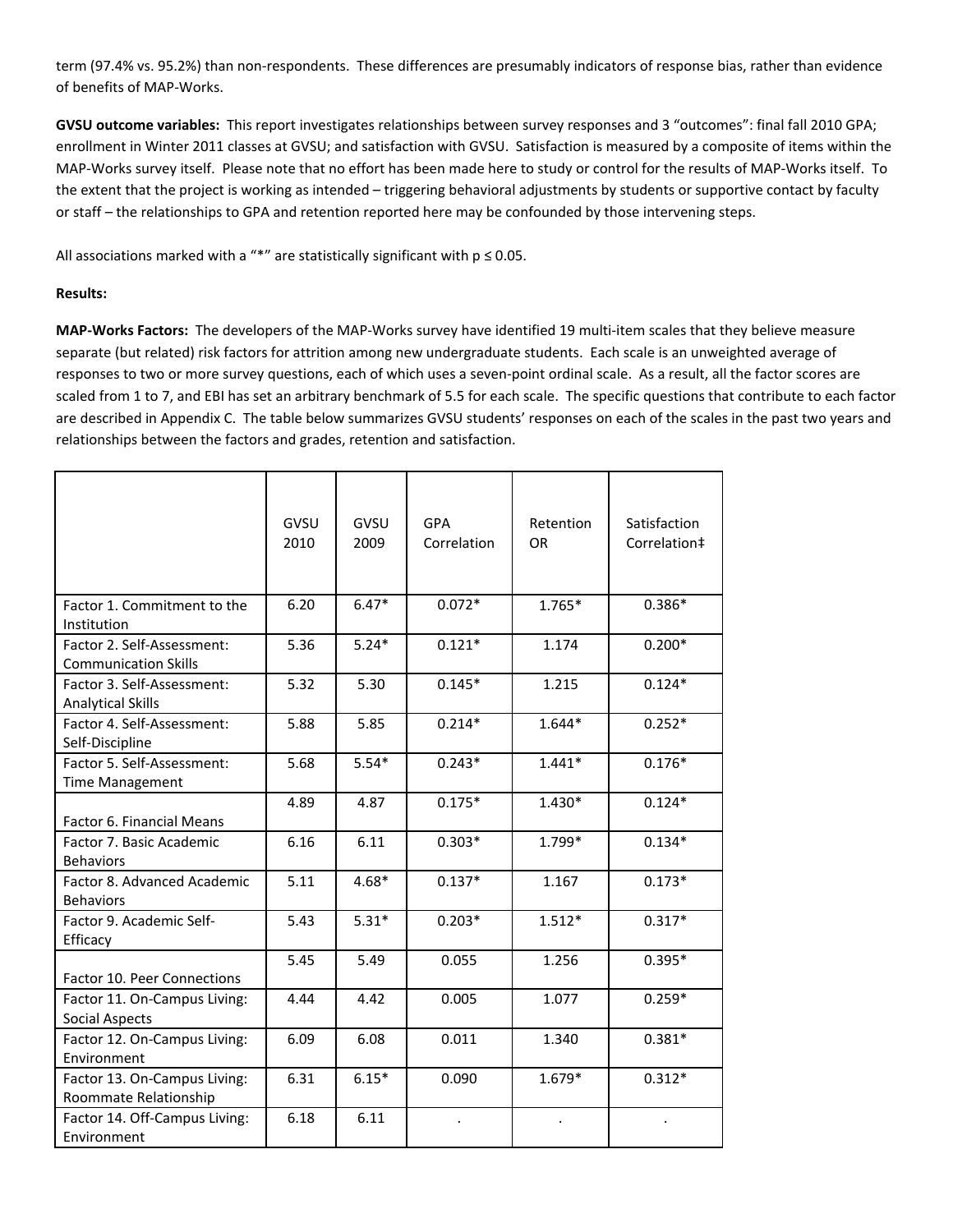|                                                     | GVSU<br>2010 | GVSU<br>2009 | GPA<br>Correlation | Retention<br>0R | Satisfaction<br>Correlation‡ |
|-----------------------------------------------------|--------------|--------------|--------------------|-----------------|------------------------------|
| Factor 15. Homesickness:<br>Separation <sup>+</sup> | 4.11         | $3.94*$      | 0.017              | 0.927           | $0.156*$                     |
| Factor 16. Homesickness:<br>Distressed <sup>+</sup> | 5.88         | 5.97         | 0.042              | 1.234           | $0.303*$                     |
| Factor 17. Academic<br>Integration                  | 5.80         | $5.69*$      | $0.183*$           | $1.544*$        | $0.393*$                     |
| Factor 18. Social Integration                       | 5.57         | 5.56         | 0.014              | 1.238           | $0.677*$                     |
| Factor 19. Satisfaction with<br>Institution         | 5.76         | $5.64*$      | 0.046              | 1.176           | 1.000                        |

\* Asterisks by 2009 or peer factor scores indicate that the score is significantly different from GVSU's 2010 score. Asterisks by correlation and odds ratio values mean that the factor is significantly associated with the given outcome.

† All factors are scaled so that higher values are "better", so higher values on homesickness factors mean students indicate *less* negative impact of homesickness.

‡ The satisfaction measure used is Factor 19: "Satisfaction with Institution"

*Trend comparisons:* Scores for 2010 students were significantly higher than 2009 students for about ½ of the measures, including overall satisfaction, academic skills and behaviors (communication skills; time management; advanced academic behaviors; academic integration) and a few social scales (roommate relationship; homesickness: separation). The remaining scale scores were stable from 2009 to 2010 except for commitment to the institution. Unfortunately, commitment to the institution is one of the top indicators of attrition risk, so the decline is a bad omen for GVSU retention.

Fall Grades: All of the factors purporting to academic skills are positively related to grades, while the social scales are independent of grades. This supports the "face validity" to the MAP‐Works scales. The strongest bivariate correlation is with "Basic Academic Behaviors", and time management and self‐discipline also have relatively high correlations. However, since all of these factors are inter-related, a multivariate analysis provides a more accurate picture of the relative value of the different factors in predicting grades. When considered jointly, the most important predictive factors for GPA are:

|                                    | Standardized |
|------------------------------------|--------------|
| Factor                             | Coefficient  |
| <b>Basic Academic Behaviors</b>    | 0.284        |
| <b>Financial Means</b>             | 0.137        |
| Satisfaction                       | $-0.125$     |
| Self-Assessment: Analytical Skills | 0 112        |

Note that negative coefficients mean that higher factor scores are associated with lower grades (after controlling for other significant factors). Thus, given similar academic behaviors and skills, greater satisfaction with GVSU is actually associated with lower average grades.

*Fall‐to‐Winter Retention:* About half of the factors are significantly associated with fall‐to‐winter retention. The factors with the strongest bivariate associations with retention are "Basic Academic Behaviors", "Commitment to the Institution", "On‐Campus Living: Roommate Relationship", and "Self‐Assessment: Self‐Discipline". (Odds ratios are the percentage increase in the probability of an event associated with a one unit increase in the associated variable. For example, the odds ratio shown for "Commitment to the Institution" ‐‐ 1.765 ‐‐ means that a student with a factor score of 6 is 1.765 times as likely to be retained as a student with a score of 5.)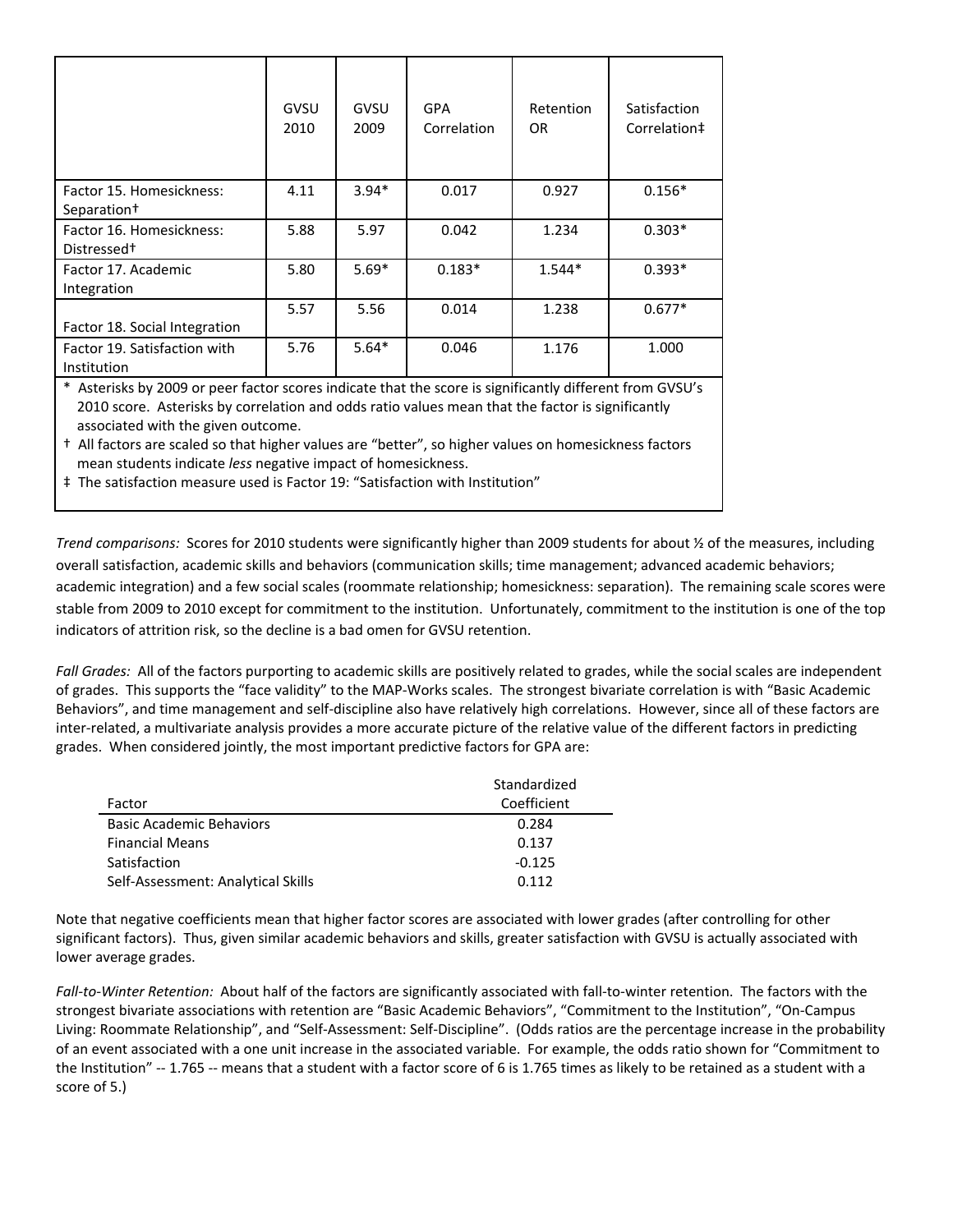In a multivariate model, the factors that combine to significantly predict retention are:

|                                  | Standardized |
|----------------------------------|--------------|
| Factor                           | Coefficient  |
| Self Assessment: Self-Discipline | 0.270        |
| Commitment to the Institution    | 0.224        |

*Student Satisfaction:* All of the MAP‐Works factor scores are correlated to satisfaction, which conforms to the survey's theoretic intentions. The strongest bivariate association with satisfaction among second-year students is "Social Integration." "Peer Connections", "Academic Integration", and "Commitment to the Institution" also have relatively strong correlations with satisfaction. A multivariate model to predict satisfaction indicates that the strongest predictive factors are:

|                               | Standardized |
|-------------------------------|--------------|
| Factor                        | Coefficient  |
| Social Integration            | 0.626        |
| Commitment to the Institution | 0.130        |
| Academic Integration          | 0.085        |

*Summary:* MAP‐Works survey results indicate that our second‐year students are improving in academic skills, behaviors, and self‐ confidence. However, their commitment to staying at GVSU is lower than that reported by last year's respondents. The predictive value of the factor scores with respect to second-year outcomes is statistically significant, but generally weaker than that observed for the first‐year MAP‐Works questionnaire.

# **MAP‐Works Risk Indicator:**

MAP‐works' interface for faculty, advisors, and administrators emphasizes a simplified diagnostic for identifying students at risk. Each student who completes the questionnaire is assigned to a risk category for easy triage. GVSU data indicate that these levels do differentiate levels of attrition risk but have limited effectiveness for predicting grade performance among second‐year students.

|                                                                                                                                          | N   | Fall-to-winter<br>Retention | <b>Fall GPA</b> |
|------------------------------------------------------------------------------------------------------------------------------------------|-----|-----------------------------|-----------------|
| Green - "Low risk for retention or poor academic performance"                                                                            | 404 | 99.5%                       | 3.32            |
| Yellow - "Moderate risk for retention or poor academic<br>performance"                                                                   | 500 | 96.8%*                      | $2.92*$         |
| Red - "High risk for retention or poor academic performance"                                                                             | 144 | 97.4%                       | 2.94            |
| Red x2 - "Extremely high risk for retention or poor academic<br>performance"                                                             | 3   | 66.7%                       | 2.69            |
| * Asterisk indicates retention rate or GPA is significantly lower than the comparable figure for the risk group immediately<br>above it. |     |                             |                 |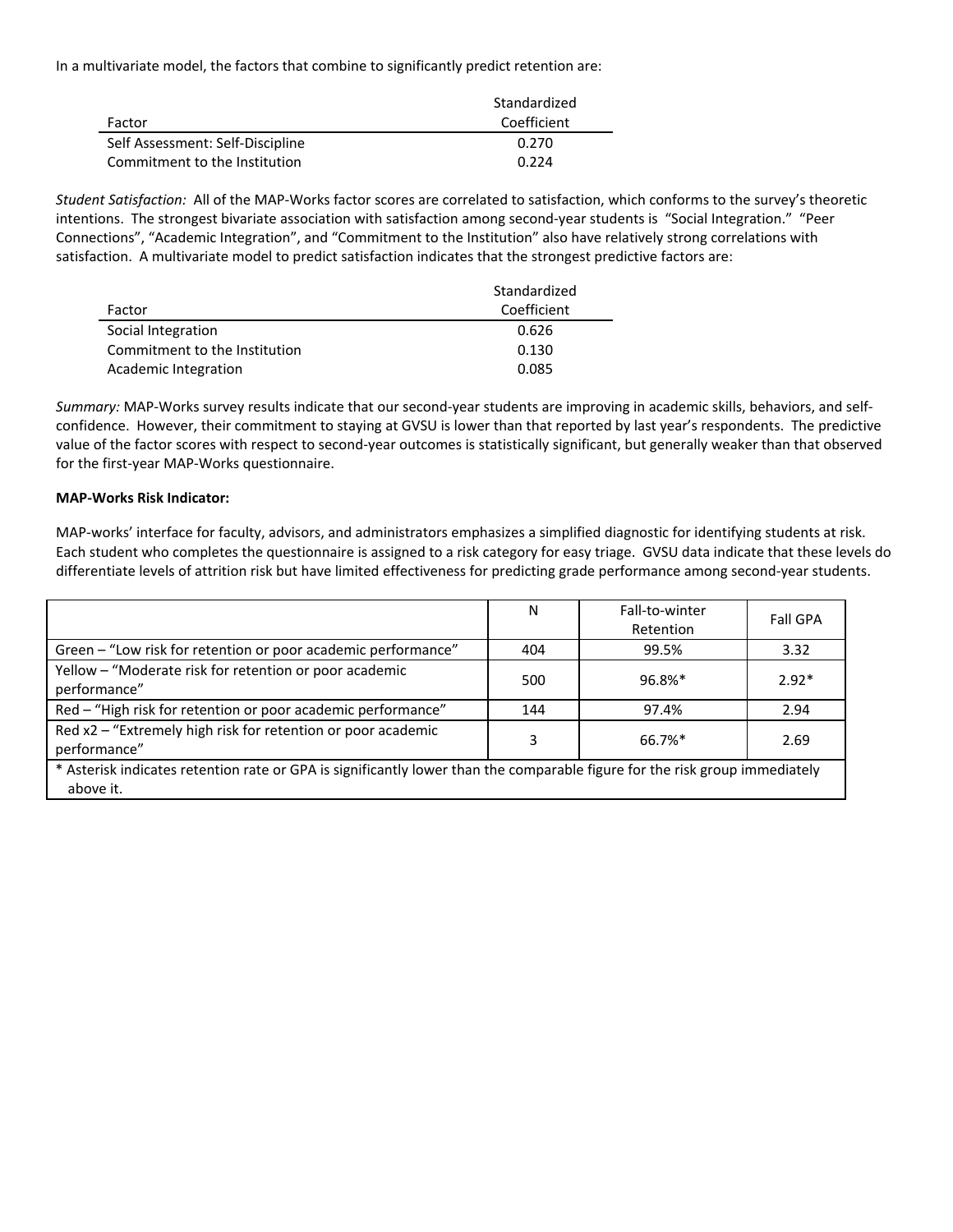### **Factor 01 . Commitment to the Institution**

- To what degree are you committed to completing your: College degree at this institution
- To what degree do you intend to come back to this institution for the next: Term
- To what degree do you intend to come back to this institution for the next: Academic year

### **Factor 02 . Self‐Assessment: Communication Skills**

- Self‐Assessment of Academic Skills ‐ How would you rate yourself on the following skills: Writing composition
- Self‐Assessment of Academic Skills ‐ How would you rate yourself on the following skills: Reading comprehension
- Self‐Assessment of Academic Skills ‐ How would you rate yourself on the following skills: Ability to verbalize your ideas
- Self‐Assessment of Academic Skills ‐ How would you rate yourself on the following skills: Public speaking

# **Factor 03 . Self‐Assessment: Analytical Skills**

- Self-Assessment of Academic Skills How would you rate yourself on the following skills: Math ability
- Self‐Assessment of Academic Skills ‐ How would you rate yourself on the following skills: Computer skills
- Self‐Assessment of Academic Skills ‐ How would you rate yourself on the following skills: Problem‐solving skills

# **Factor 04 . Self‐Assessment: Self‐Discipline**

- Self‐Assessment of Management Skills ‐ To what degree are you the kind of person who: Is self‐disciplined
- Self‐Assessment of Management Skills ‐ To what degree are you the kind of person who: Is a self‐starter
- Self‐Assessment of Management Skills ‐ To what degree are you the kind of person who: Follows through with what you say you're going to do
- Self‐Assessment of Management Skills ‐ To what degree are you the kind of person who: Is dependable

# **Factor 05 . Self‐Assessment: Time Management**

- Self-Assessment of Management Skills To what degree are you the kind of person who: Balances time between classes and other activities (work, student activities, etc.)
- Self‐Assessment of Management Skills ‐ To what degree are you the kind of person who: Shows up on time
- Self‐Assessment of Management Skills ‐ To what degree are you the kind of person who: Does your work before you play
- Self‐Assessment of Management Skills ‐ To what degree are you the kind of person who: Plans out your time
- Self‐Assessment of Management Skills ‐ To what degree are you the kind of person who: Sticks to your time plan
- Self‐Assessment of Management Skills ‐ To what degree are you the kind of person who: Makes "to‐do lists"

#### **Factor 07 . Basic Academic Behaviors**

- Basic Academic Behaviors ‐ To what degree are you the kind of person who: Attends class
- Basic Academic Behaviors ‐ To what degree are you the kind of person who: Takes good notes in class
- Basic Academic Behaviors ‐ To what degree are you the kind of person who: Turns in required homework assignments
- Basic Academic Behaviors ‐ To what degree are you the kind of person who: Records your assignments and tests in a calendar
- Basic Academic Behaviors ‐ To what degree are you the kind of person who: Spends sufficient study time to earn good grades

# **Factor 08 . Advanced Academic Behaviors:**

- Advanced Academic Behaviors ‐ To what degree are you the kind of person who: Participates in class
- Advanced Academic Behaviors ‐ To what degree are you the kind of person who: Communicates with instructor outside of office hours
- Advanced Academic Behaviors ‐ To what degree are you the kind of person who: Studies in a place where you can avoid distractions
- Advanced Academic Behaviors ‐ To what degree are you the kind of person who: Studies on a regular schedule
- Advanced Academic Behaviors ‐ To what degree are you the kind of person who: Reads the assigned readings within a day before class
- Advanced Academic Behaviors ‐ To what degree are you the kind of person who: Works on large projects well in advance of the due date

# **Factor 09 . Academic Self‐Efficacy**

- Academic Self‐Efficacy ‐ To what degree are you certain that you can: Do even the hardest work assigned in your courses
- Academic Self‐Efficacy ‐ To what degree are you certain that you can: Do well on all problems and tasks assigned in your courses